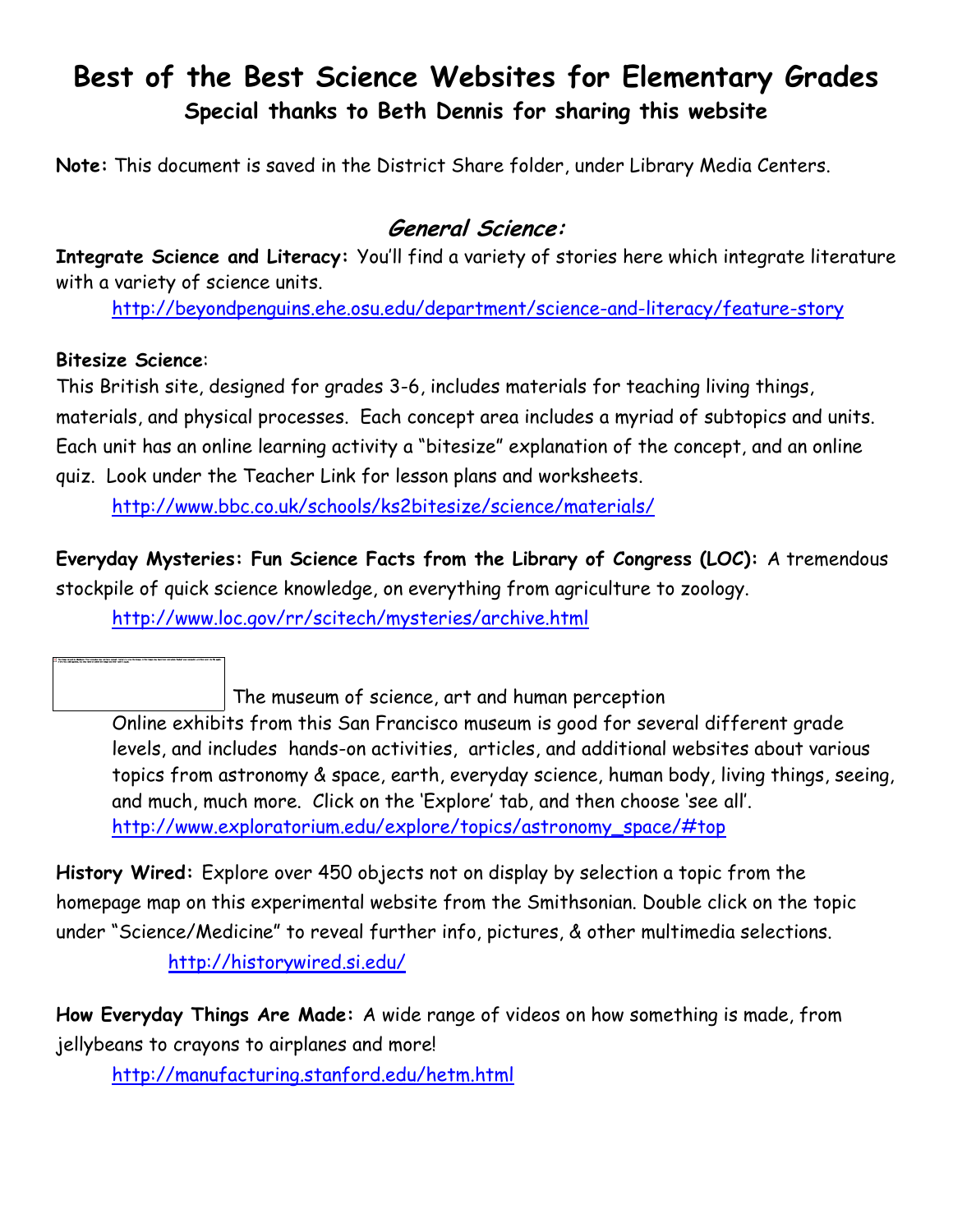**Just for Kids:** From the Univ. of IL extension service, this site offers a set of animated, interactive options covering a wide range of science topics, including plants, gardens, insects, a woods walk, and many more. Teacher"s guides are available via a link on the top of each page. <http://urbanext.illinois.edu/kids/index.html>

**Magic School Bus:** Materials on animals, space, the human body, and much more are explored through games and guided tours.

<http://scholastic.com/magicschoolbus/>

### **Ology**:

Learn about the 'ologies', from the American Museum of Natural History. Includes interactive games, interviews with scientists, solving mysteries, and much more.

[http://www.amnh.org/ology/paleontology#](http://www.amnh.org/ology/paleontology)

**Planet Games Arcade:** From NOAA (the National Oceanic and Atmospheric Administration), this site provides several interactive games focused on ocean and air, including saving the beach, humpback whales, recycling, and more. Good for learning centers and filler options.

<http://games.noaa.gov/>

**Smithsonian Museum of Natural History Virtual Tour:** Explore the entire Smithsonian Museum of Natural History from your classroom!!! The panorama views have hotspots with even more detail available. <http://www.mnh.si.edu/panoramas/>

**The Why Files**: for upper elementary and secondary grades, this site truly does attempt to answer the "why" questions relating to science. There are interactive options included, as well as "Cool Science Images" link for stupendous digital images.

<http://whyfiles.org/>

### **Animals: (also see animal webcams below)**

**4-H Virtual Farm:** On a virtual visit to a horse, beef, dairy, poultry, fish, or wheat farm, you have a choice of movies, animation, learning activities, and options for students to learn the science behind farming. <http://www.sites.ext.vt.edu/virtualfarm/main.html>

**Animals- Nat Geo Wild:** National Geographic provides great photos and short informational pieces about a variety of animals, as well as a fast facts blurb and a map showing where in the world the animal lives, as well as multimedia options. Students can layer in by category or animal name. <http://animals.nationalgeographic.com/animals>

**Beyond Penguins & Polar Bears:** A host of thematic units based on penguins and polar bears.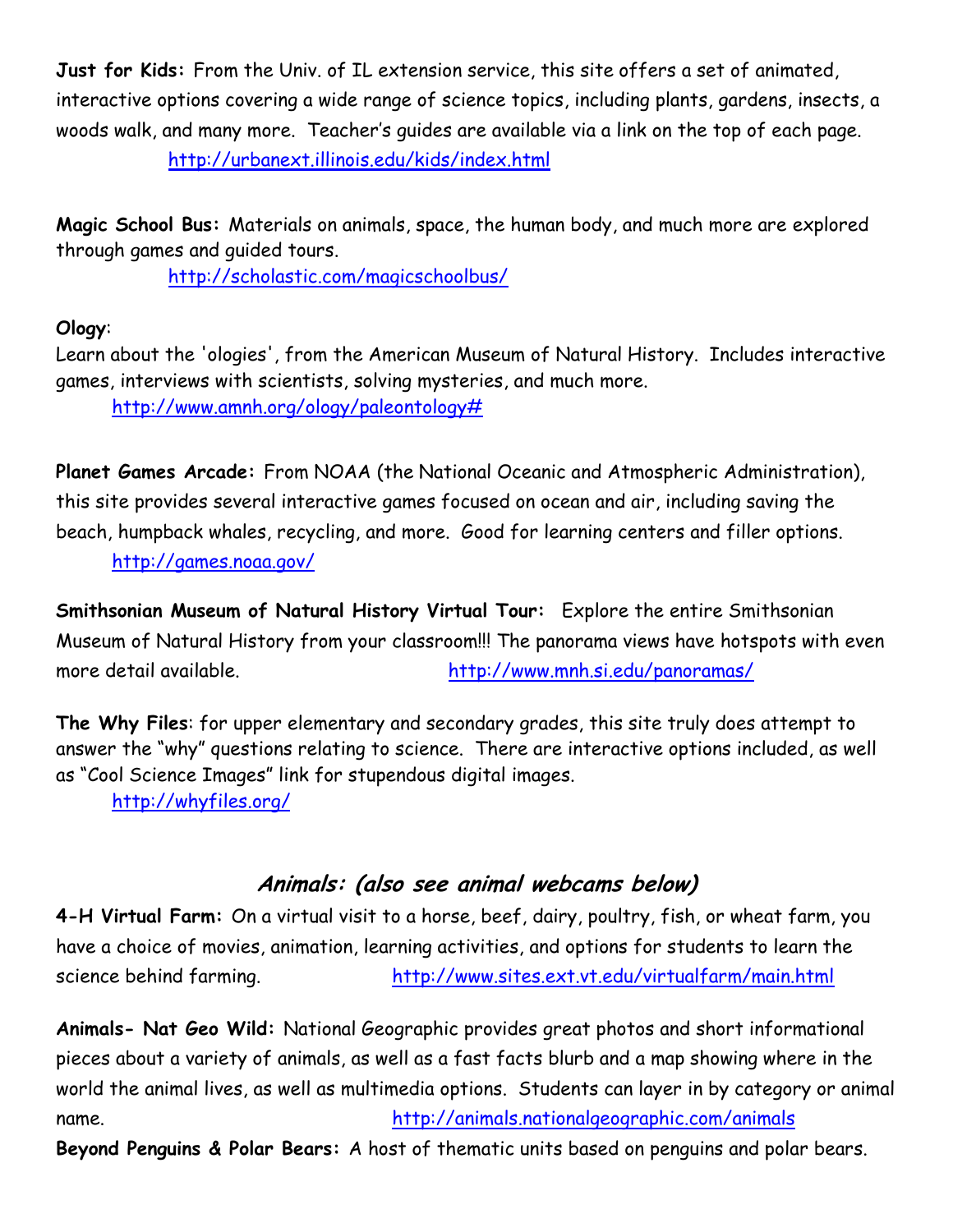#### <http://beyondpenguins.ehe.osu.edu/>

**Journey North:** "A global study of wildlife migration and seasonal change." Begin the journey by clicking on the "Timeline" and follow a wide variety of animals as they journey the globe. Be sure to check out the "Teacher" link. **Note: "**If you live within 50 miles of the migration [route,](http://www.learner.org/jnorth/images/graphics/crane/map/new_route_edit2_om.jpg) Operation Migration invites you to reserve a live presentation for your classroom".

#### <http://www.learner.org/jnorth/KidsJNAbout.html>

**Our Wild Neighbors:** Animated sites introduce learners to animals found in Alaska. This specific page talks about animal camouflage.

<http://www.alaskacenters.gov/our-wild-neighbors.cfm>

**PestWorld for Kids:** from site: "Think of them as animals out of place. Out in nature, they're just doing their jobs. But when they move into our homes and yards, then we call them pests. So come explore the world of pests. Then use your new knowledge to outwit the pests in your world." Check out the "Lesson Plans" link for at bottom of page for K-8.

<http://www.pestworldforkids.org/index.html>

### **Animal Webcams & Videos:**

**Instant Reply—Zoo Minutes:** 1 minute video clips of 28 different animals <http://www.knowitall.org/instantreplay/content/program.cfm?offset=15&SeriesIDpassed=58>

**Panda Webcams:** (several to choose from. Note: viewing is limited at the National Zoo to 15 minutes).

> <http://nationalzoo.si.edu/Animals/GiantPandas/> (note: use Internet Explorer) [http://www.zooatlanta.org/1212/panda\\_cam](http://www.zooatlanta.org/1212/panda_cam) <http://www.oiccam.com/webcams/index.html?/panda/>

**San Diego Zoo Animal Cams:** Webcams for pandas, polar bears, elephants, and ape habitats can be found here. You can also access a number of other videos and podcasts here. Note: These stream live, so may be slow for individual searches.

<http://www.sandiegozoo.org/videos/index.html>

**CritterCam, Interactive Mission & WildCam:** The current National Geographic webcam is in Africa. Choose from CritterCam (a research tool designed to be worn by wild animals. It combines video and audio recording with collection of environmental data such as depth, temperature, and acceleration), Interactive Mission, or WildCam (conservation initiative that uses the Internet to connect people to Earth's last remaining wild places. Using streaming video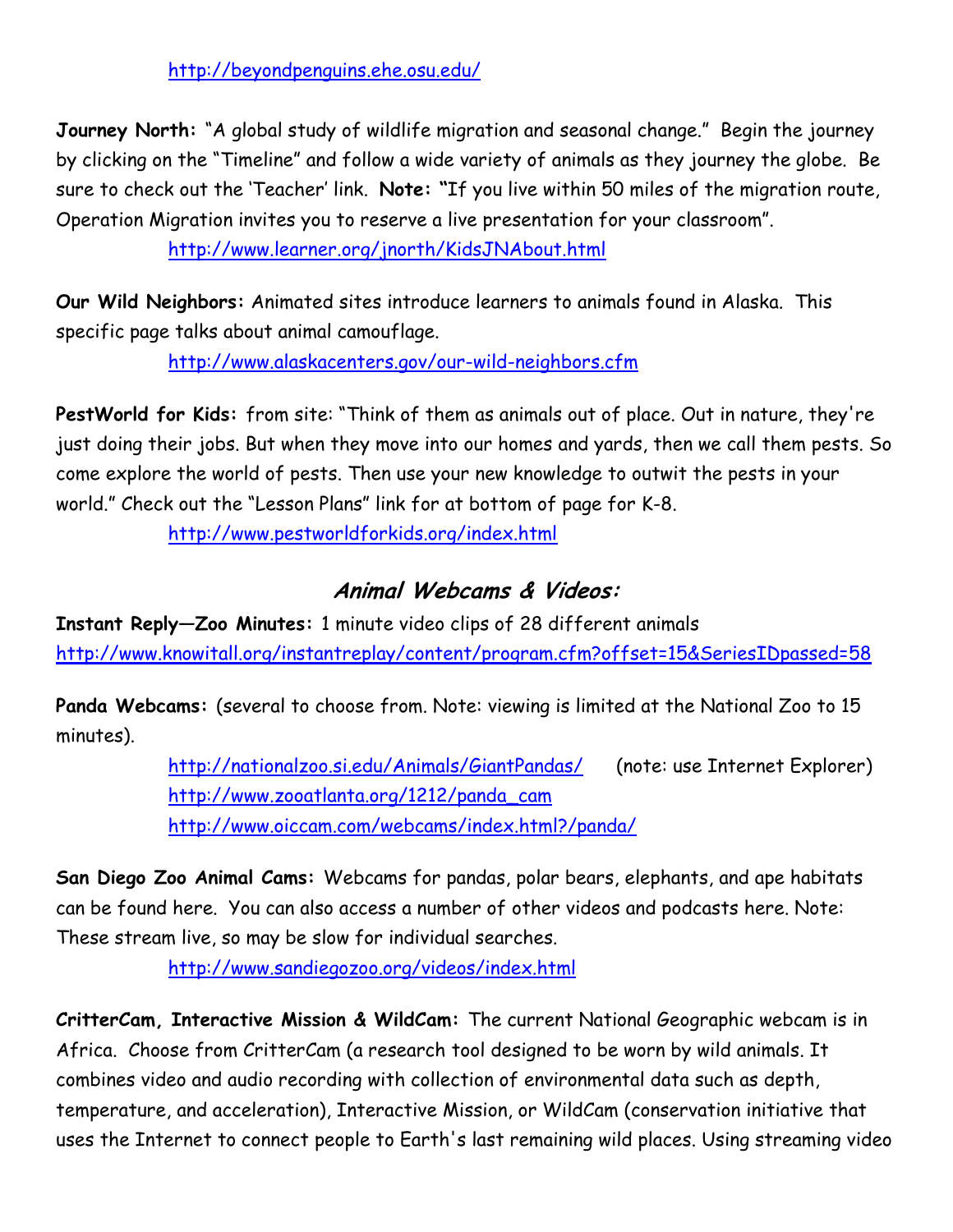technology, WildCam Africa brings viewers from all over the world to the remote Pete's Pond in Botswana where animals go about their daily lives. And because it's live, you never know what may happen next!)

<http://animals.nationalgeographic.com/animals/crittercam-wildcam/>

**Eagles Online:** View live webcams on Hornby Island in British Columbia, Canada; at Libby Dam in Libby, MT; and Oklahoma.

- <http://www.hornbyeagles.com/webcam.htm>
- $\bullet$

[http://www.nws.usace.army.mil/PublicMenu/Menu.cfm?sitename=libby&pagename=e](http://www.nws.usace.army.mil/PublicMenu/Menu.cfm?sitename=libby&pagename=eagle_cam_view) [agle\\_cam\\_view](http://www.nws.usace.army.mil/PublicMenu/Menu.cfm?sitename=libby&pagename=eagle_cam_view)

[http://www.suttoncenter.org/pages/live\\_eagle\\_camera](http://www.suttoncenter.org/pages/live_eagle_camera)

**Monterey Bay Aquarium- Live Web Cams**: 8 webcams provide a wealth of choices for studying ocean life. Options include watching the kelp forest, the fresh water and sea otters, the aviary, the penguin, the out bay, and the inner part of Monterey Bay. Note: these are live, note the time difference (live feed runs from 7-7, archived footage may be viewed off times).

[http://www.montereybayaquarium.org/efc/cam\\_menu.aspx](http://www.montereybayaquarium.org/efc/cam_menu.aspx)

# **Astronomy/Space:**

**Arounder:** Explore Mars and the Moon via these QuickTime Virtual Reality tours. <http://mars.arounder.com/> <http://moon.arounder.com/>

### **Ask an Astronomer:**

Video podcasts by NASA scientists on topics ranging from the movement of stars to the status of Pluto to black holes

[http://coolcosmos.ipac.caltech.edu/cosmic\\_classroom/ask\\_astronomer/video/index.html](http://coolcosmos.ipac.caltech.edu/cosmic_classroom/ask_astronomer/video/index.html)

**NASA for Students:** Choose your grade level range. The K-4 link includes access to multimedia stories, play and learn activities, and a picture dictionary. The 5-8 link includes "In the Spotlight" videos and a career corner.

<http://www.nasa.gov/audience/forstudents/k-4/index.html>

**Smithsonian National Air & Space Museum:** Explore the capsule of the Freedom 7 Mercury flight, Gemini VII, the mobile quarantine facility of the Apollo 11 astronauts and more through these QuickTime Virtual Reality movies.

<http://www.nasm.si.edu/interact/qtvr/uhc/qtvr.htm>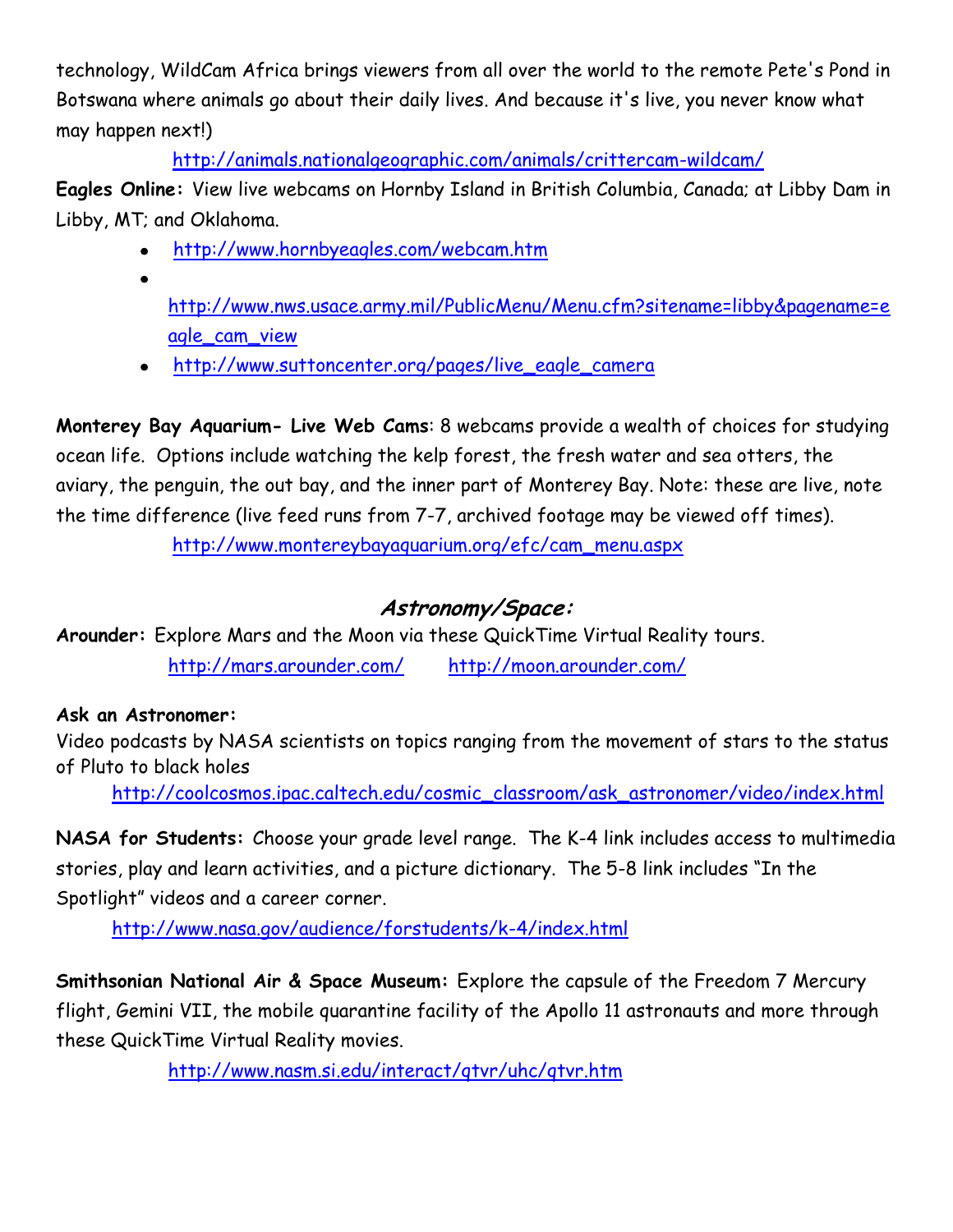### **Chemistry:**

**Chem4Kids!** The text and graphics explain the basic concepts of chemistry, with segments on matter, states of matter, solids, liquids, and gases are available, along w/an online quiz for each section. <http://www.chem4kids.com/index.html>

# **Earth Science (weather, geology, water cycle, etc):**

**A students' guide to Global Climate Change:** Students can learn a great deal about climate change using this site. Includes both current climate change as well as the history of climate change through the ages. From the EPA.

<http://www.epa.gov/climatechange/kids/index.html>

**Beyond Weather and the Water Cycle:** Several thematic units to choose from. <http://beyondweather.ehe.osu.edu/>

**Earthquakes for Kids:** From the US Geological Survey (USGS), students can find information on the latest quakes, see animations, view earthquake pictures, and much more.

<http://earthquake.usgs.gov/learn/kids/>

#### **NASA:**

Wild Weather Adventure! This educational game, found under the "Earth" tab, has students pilot a blimp around the world while answering a number of science questions, in easy/medium/hard levels.

<http://spaceplace.nasa.gov/wild-weather-adventure/en/>

**Other topics include (from top menu):** Space, Sun, Earth, Solar System, People & Technology, plus a link for Parents & Educators.

**The Old Faithful WebCam:** Watch a number of geysers erupt at Yellowstone National Park. Check out the Q&A section for great reference info. Archived views are seen on  $1<sup>st</sup>$  link, live views on 2<sup>nd</sup> (note: use Internet Explorer). You can also link to webcams at other national parks from this site.

> <http://www.yellowstone.net/oldfaithfularchives.htm> <http://www.nps.gov/yell/photosmultimedia/yellowstonelive.htm>

**Thirstin's Water Cycle:** This is an animated look at the water cycle. An audio track is included. From the Environmental Protection Agency (EPA).

[http://www.epa.gov/safewater/kids/flash/flash\\_watercycle.html](http://www.epa.gov/safewater/kids/flash/flash_watercycle.html)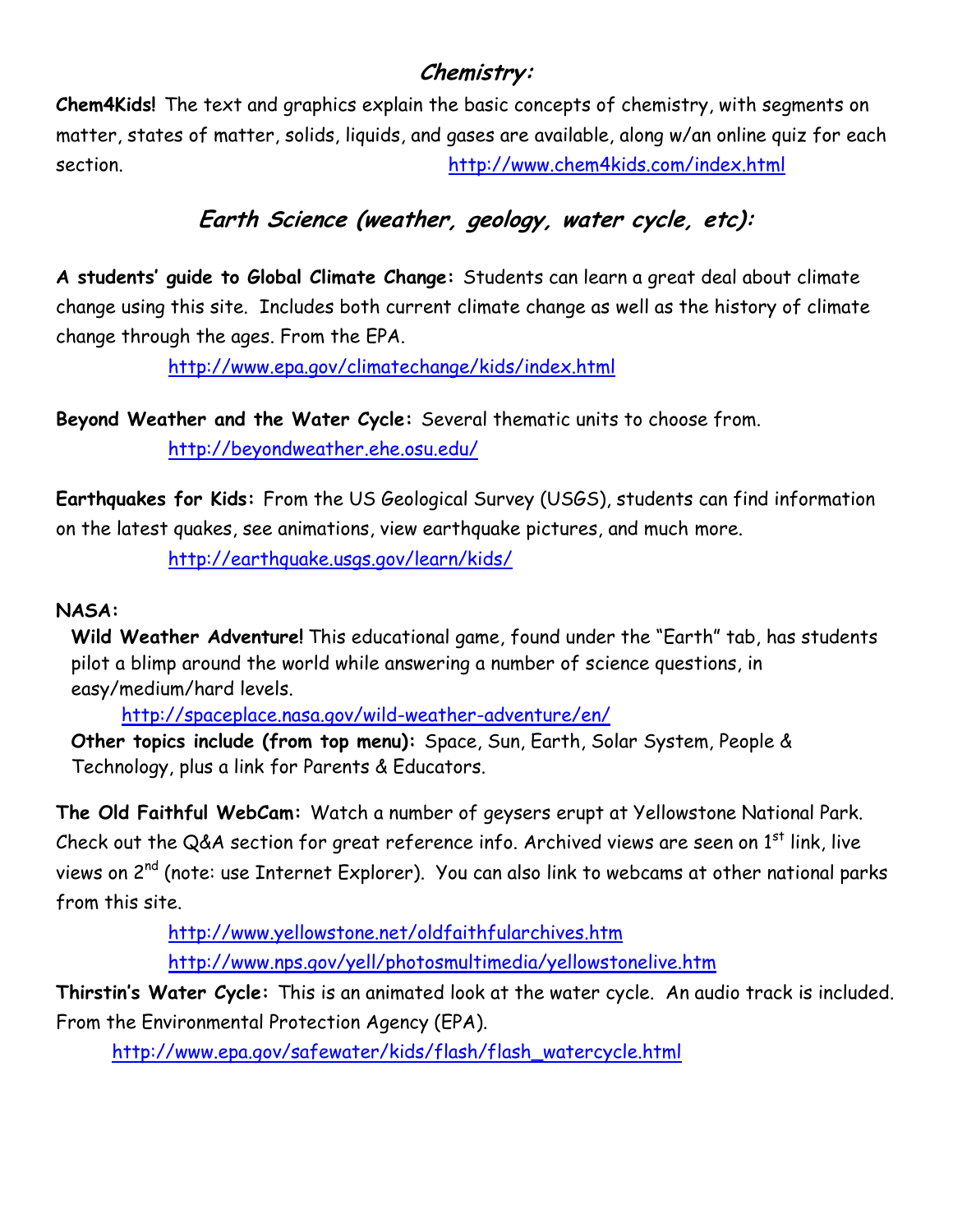**USDA Air Quality Images:** Webcam views can be seen from several locations across the US. Hover over a location on the map and you see a still image from the camera. From the US Forest Service, these webcams show air quality.

<http://www.fsvisimages.com/descriptions.aspx>

**The Virtual Cave:** Visit the world of caves and see superb digital images of a wide range of cave formations and cave types. <http://www.goodearthgraphics.com/virtcave/>

**Weather Wiz Kids:** Developed by a meteorologist in IN, this site provides straight-forward information for a number of weather and natural events, from hurricanes to earthquakes. Also included are weather jokes & folklore. <http://www.weatherwizkids.com/>

### **Habitats & Biomes:**

**What's it Like Where You Live?** Biomes of the world, from Rainforest to Grasslands, as well as freshwater & marine ecosystems, are explored. This site contains easy-to-read text screens, which include a number of maps and images to illustrate the area for students. Site is from the Missouri Botanical Gardens. <http://www.mbgnet.net/index.html>

### **Paleontology:**

**The Field Museum's Online Exhibits:** Students can study soil, see the world"s largest & most complete T Rex, explore a number of archeology finds, and much more.

[http://archive.fieldmuseum.org/exhibits/online\\_exhib.htm](http://archive.fieldmuseum.org/exhibits/online_exhib.htm)

**Kids Dig Reed:** Learn about archeology as you use this virtual dig at a 19<sup>th</sup> century farm site. Check out the movie-based tour of the dig, a gallery of artifacts, a concise history, and superb learning games. <http://www.kidsdigreed.com/>

# **Physics (matter, forces, light, etc):**

**States of Matter**: Cool little animation from Harcourt School Publishers. [http://www.harcourtschool.com/activity/states\\_of\\_matter/index.html](http://www.harcourtschool.com/activity/states_of_matter/index.html)

**Building Big Forces Lab: "**This lab simplifies the real-life forces and actions that affect structures." For upper elementary and secondary grades, other labs include materials, loads, and shapes. <http://www.pbs.org/wgbh/buildingbig/lab/forces.html>

**Virtual Tours for Science: (also listed under individual discipline)**